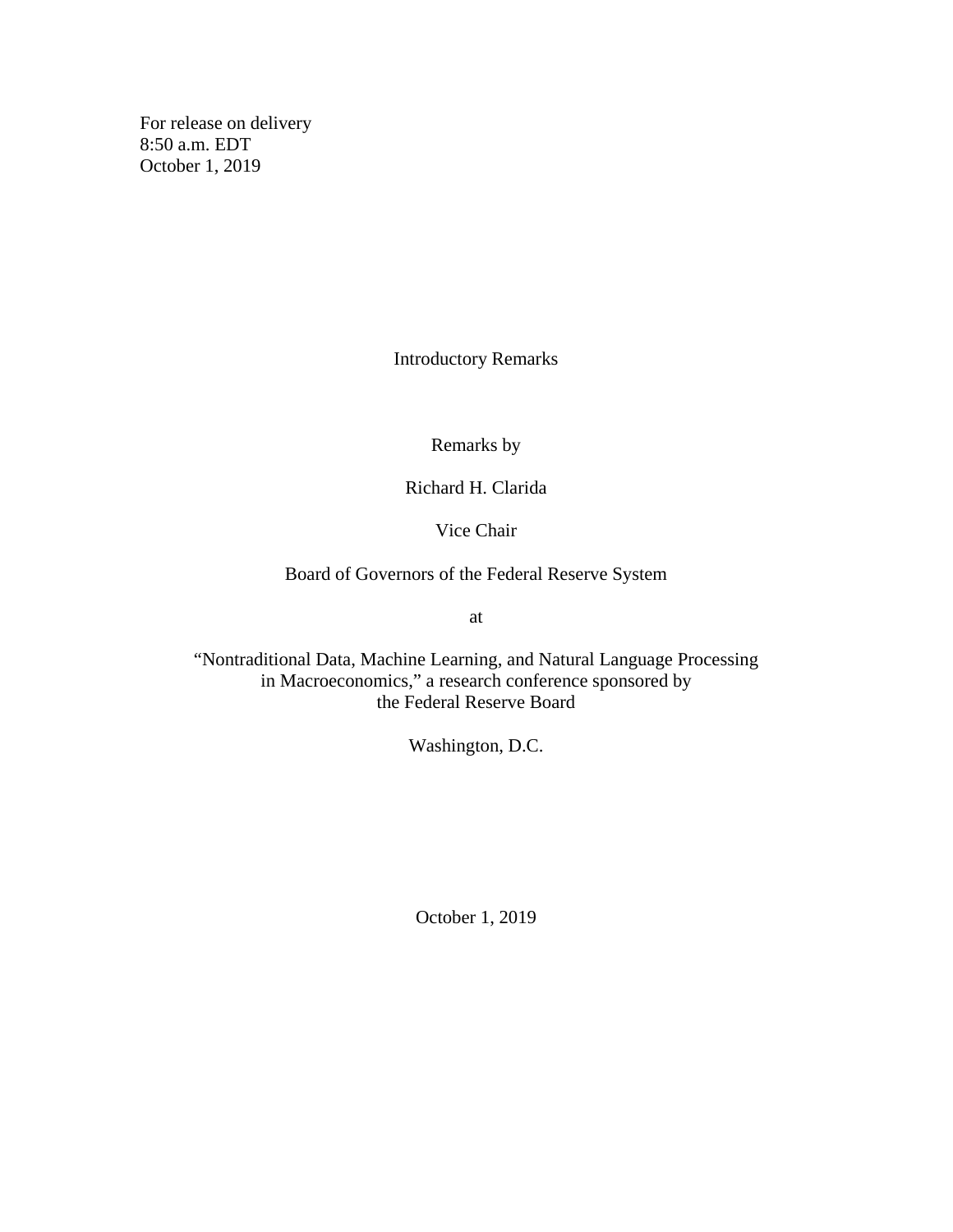Good morning, and welcome to the Federal Reserve Board's research conference "Nontraditional Data, Machine Learning, and Natural Language Processing in Macroeconomics." Here at the Fed, we are continually assessing the current state of the economy, updating our outlook for economic activity, and estimating the risks around that outlook. In this environment, we assess a broad array of government and privatesector data to determine what they imply for the achievement of the Fed's statutory goals of maximum employment and price stability. As a result, this conference and the range of topics on your agenda for today and tomorrow are highly relevant for us. More timely and accurate information sourced from nontraditional data and the use of new techniques should permit Board staff economists to make better estimates of the evolving news and what it implies for the economic outlook and allow policymakers to make betterinformed decisions.

Over these next two days, you will hear about the use of new tools and nontraditional data sources and what they say for the assessment of inflation and the labor market; about the use of new methods for forecasting; and about extracting information from text and using textual analysis to evaluate regulatory complexity and understand central bank communications. You no doubt will have many conversations in this room and during breaks about the usefulness of big data and new techniques for macroeconomic analysis. I am pleased to see some former colleagues and important contributors to macroeconomics and measurement on your conference program, such as Erica Groshen; Ron Jarmin; Matthew Shapiro; Hal Varian; and David Wilcox, who recently left the Fed for other pastures.